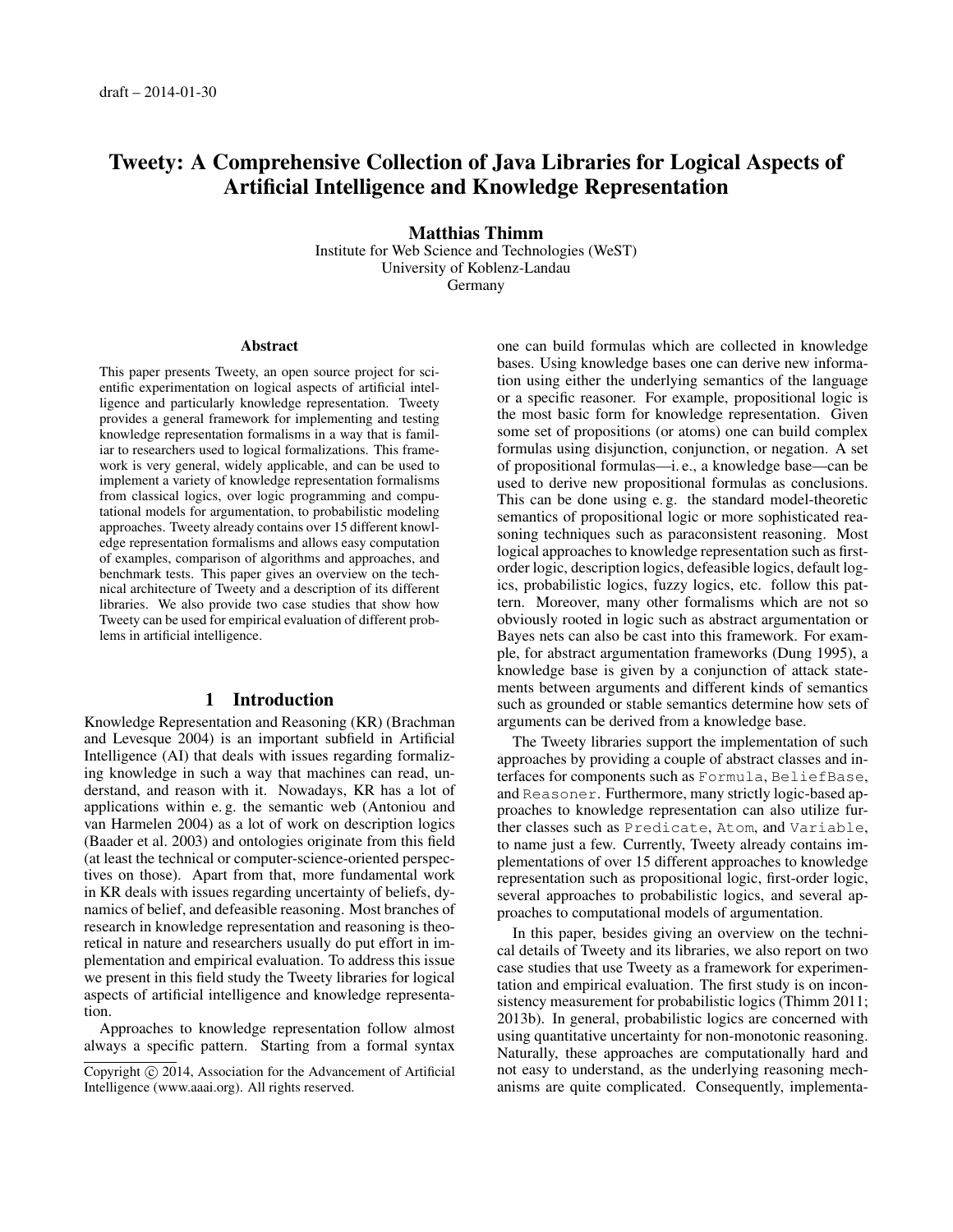tions serve well to understand examples and to (in-)validate conjectures. Our second case study is about strategic argumentation in multi-agent systems (Thimm and Garcia 2010; Rienstra, Thimm, and Oren 2013). Similarly, when defining agent models and negotiation strategies in such an environment, effects that occur on a larger scale are hard to predict by hand. Moreover, just an analytical evaluation of different negotiation strategies is often also simply too weak to provide meaningful insights (Rienstra, Thimm, and Oren 2013). For that reason Tweety can also be used as a tool for empirical evaluation as e. g. it has been done in (Rienstra, Thimm, and Oren 2013) to provide average performance results on a series of experiment runs in random settings. Further works that use Tweety for implementing knowledge representation formalisms or for empirical evaluation are e. g. (Thimm and Kern-Isberner 2008; Thimm and Garcia 2010; Krümpelmann et al. 2011; Thimm 2011; Kern-Isberner and Thimm 2012; Thimm 2012; 2013b; Rienstra, Thimm, and Oren 2013; Thimm 2013a; Krümpelmann and Kern-Isberner 2012).

The rest of this paper is organized as follows. Section 2 gives an overview on the architecture of Tweety and Section 3 presents some technical details on its different libraries. In Section 4 two case studies are presented that show how Tweety can be used for evaluation in scientific research. Section 5 concludes with a summary and pointers to future work.

# 2 Technical Overview

Tweety is organized as a modular collection of Java libraries with a clear dependence structure. The programming language Java has been chosen as it is easy to understand, commonly used, and platform-independent. Each knowledge representation formalism has a dedicated Tweety library (ranging from a library on propositional logic to libraries on computational models of argumentation) which provides implementations for both syntactic and semantic constructs of the given formalism as well as reasoning capabilities. Several libraries provide basic functionalities that can be used in other projects. Among those is the *Tweety Core* library which contains abstract classes and interfaces for all kinds of knowledge representation formalisms. Furthermore, the library *Math* contains classes for dealing with mathematical sub-problems that often occur, in particular, in probabilistic approaches to reasoning. Most other Tweety projects deal with specific approaches to knowledge representation. In the next section, we have a closer look on the individual libraries.

Each Tweety library is organized as a Maven<sup>1</sup> project (Maven is a tool for organizing dependencies between projects, building, and deploying). Most libraries can be used right away as they only have dependencies to other Tweety libraries. Some libraries provide bridges to thirdparty libraries such as numerical optimization solvers which are not automatically found by Maven and have to be installed beforehand. However, all necessary third-party libraries can be installed by executing a single install file located within the Tweety distribution.

In order to use and develop with Tweety we recommend using the Eclipse IDE<sup>2</sup> and its Maven plugin<sup>3</sup>. As all Tweety libraries are organized as Maven projects they can all be easily imported and used for other projects within Eclipse. Furthermore, pre-compiled JARs for every library can be downloaded from the Tweety homepage<sup>4</sup> and directly used in other projects. A third way of using the functionalities of Tweety is by using its *Command Line Interface* which is currently under development.

Currently, Tweety contains 161 Java packages which themselves contain 794 Java classes in overall 87421 lines of code. The average cyclomatic complexity number per method (CCN) (McCabe 1976) is 2.87. This means, that every method roughly contains two to three if-else statements thus reducing complexity on a method-basis and emphasizing the modular nature of Tweety. Furthermore, the average code-to-comment ratio in Tweety is 2.13, meaning that for roughly every two lines of code one line of comment is given.

### 3 Libraries

In the following we give a detailed description of the currently available libraries within Tweety. An overview of these libraries is given in Table 1 which provides both the name of a library and its Java root package name.

#### General Libraries

The *General* libraries of Tweety provide basic functionalities and utility classes for all other Tweety classes.

Tweety Core The *Tweety Core* library contains abstract classes and interfaces for various knowledge representation concepts. Among the most important ones are

**Formula** A formula of a representation formalism

- **BeliefBase** Some structure containing beliefs
- BeliefSet A set of beliefs, i.e. a set of formulas<sup>5</sup>, it is the most commonly used class derived from BeliefBase
- **Signature** The signature of a representation formalism
- **Interpretation** An interpretation that evaluates the truth of formulas
- **Reasoner** Implements a specific reasoning strategy to answer queries for a representation formalism
- **Parser**, **Writer** For reading/writing formulas and belief sets

```
3http://maven.apache.org/eclipse-plugin.
html
```
<sup>4</sup>http://www.mthimm.de/projects/tweety/

<sup>5</sup>Please note that we follow the Java guideline for naming a class containing a set of beliefs a *belief set* (it contains a finite unordered set of elements), opposed to the naming convention in belief dynamics where a *belief set* is usually deductively closed. In terms of belief dynamics research the class BeliefSet actually represents a *belief base*.

<sup>1</sup>http://maven.apache.org

<sup>2</sup>http://www.eclipse.org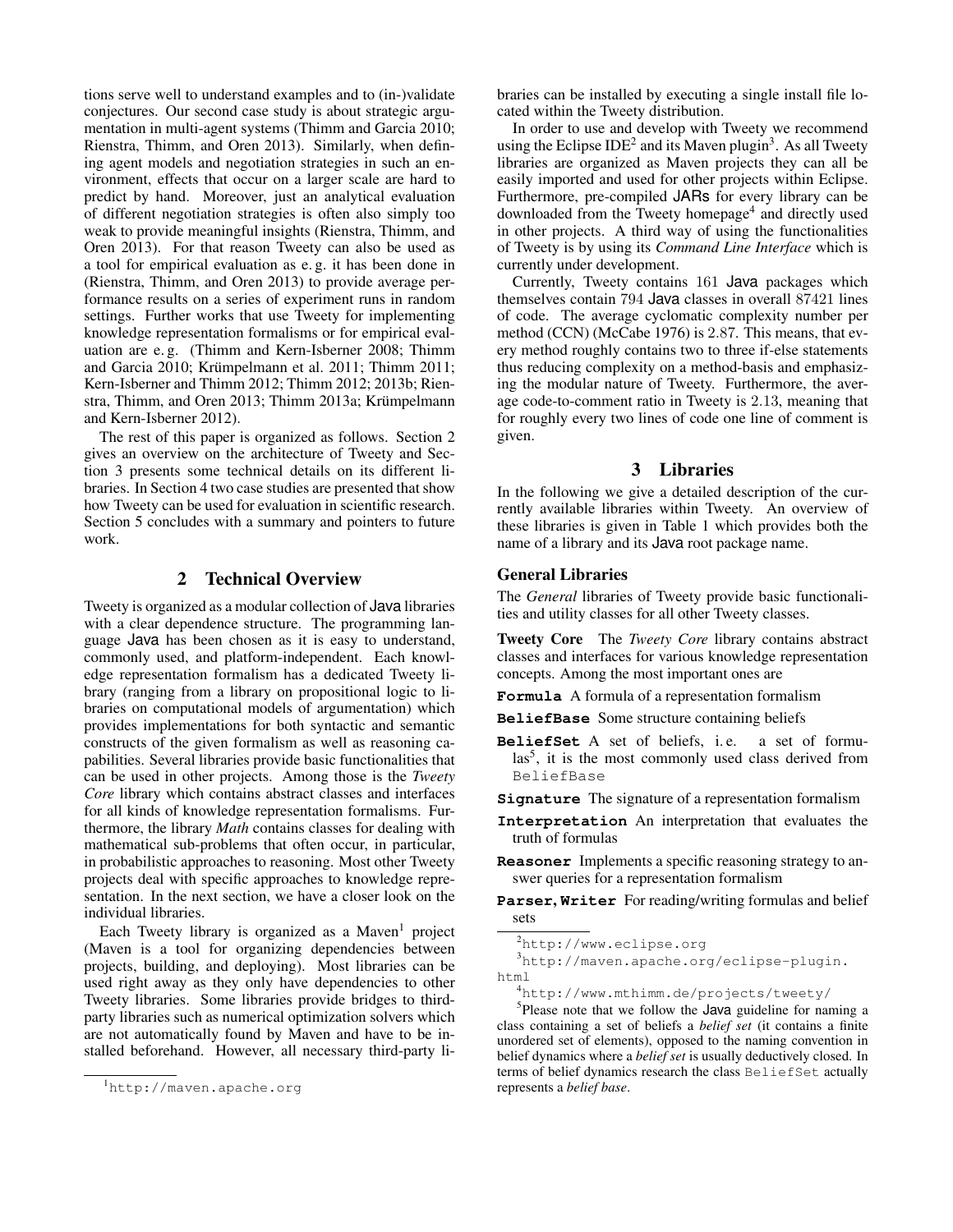| Library                                    | Project root package                |
|--------------------------------------------|-------------------------------------|
| <b>General Libraries</b>                   |                                     |
| <b>Tweety Core</b>                         | net.sf.tweety                       |
| <b>Command Line Interface</b>              | net.sf.tweety.cli                   |
| Plugin                                     | net.sf.tweety.plugin                |
| Math                                       | net.sf.tweety.math                  |
| Graphs                                     | net.sf.tweety.graphs                |
| Logic Libraries                            |                                     |
| Logic Commons                              | net.sf.tweety.logics.commons        |
| Propositional Logic                        | net.sf.tweety.logics.pl             |
| First-Order Logic                          | net.sf.tweety.logics.fol            |
| <b>Conditional Logic</b>                   | net.sf.tweety.logics.cl             |
| <b>Relational Conditional Logic</b>        | net.sf.tweety.logics.rcl            |
| Probabilistic Conditional Logic            | net.sf.tweety.logics.pcl            |
| Relational Probabilistic Conditional Logic | net.sf.tweety.logics.rpcl           |
| Markov Logic                               | net.sf.tweety.logics.ml             |
| Epistemic Logic                            | net.sf.tweety.logics.el             |
| <b>Description Logic</b>                   | net.sf.tweety.logics.pl             |
| Logic Translators                          | net.sf.tweety.logics.translators    |
| <b>Logic Programming Libraries</b>         |                                     |
| <b>Answer Set Programming</b>              | net.sf.tweety.lp.asp                |
| Dynamics in Answer Set Programming         | net.sf.tweety.lp.asp.beliefdynamics |
| <b>Nested Logic Programming</b>            | net.sf.tweety.lp.nlp                |
| <b>Argumentation Libraries</b>             |                                     |
| <b>Abstract Argumentation</b>              | net.sf.tweety.arg.dung              |
| <b>Deductive Argumentation</b>             | net.sf.tweety.arg.deductive         |
| <b>Structured Argumentation Frameworks</b> | net.sf.tweety.arg.saf               |
| Defeasible Logic Programming               | net.sf.tweety.arg.delp              |
| <b>Logic Programming Argumentation</b>     | net.sf.tweety.arg.lp                |
| Probabilistic Argumentation                | net.sf.tweety.arg.prob              |
| <b>Agent Libraries</b>                     |                                     |
| <b>Agents</b>                              | net.sf.tweety.agents                |
| <b>Dialogues</b>                           | net.sf.tweety.agents.dialogues      |
| <b>Other Libraries</b>                     |                                     |
| <b>Action and Change</b>                   | net.sf.tweety.action                |
| <b>Belief Dynamics</b>                     | net.sf.tweety.beliefdynamics        |
| <b>Machine Learning</b>                    | net.sf.tweety.machinelearning       |
| Preferences                                | net.sf.tweety.preferences           |

Table 1: Overview on the Tweety libraries

Most other Tweety libraries provide specific implementations of the above abstract classes and interfaces for their specific representation formalisms. For example, the library *Propositional Logic* implements Formula by PropositionalFormula (which is recursively defined using conjunction, disjunction, and negation) and Interpretation by PossibleWorld. In this way, the classical approach to formally define a logical language via syntax and semantics has a one-to-one correspondence with its implementation in Tweety.

Besides the above mentioned abstract classes and interfaces, *Tweety Core* provides abstract implementations of several other knowledge representation concepts and several utility classes for working with sets, subsets, vectors, and

general rules.

Plugin The *Plugin* library provides classes for implementing Tweety plugins that can be used by e. g. the *Command Line Interface*. This library makes use of the *Java Simple Plugin Framework (JSPF)*<sup>6</sup> . Using these classes one can encapsulate the functionalities of a specific knowledge representation formalism and expose them in the same way to user interfaces. The most important class is the abstract class AbstractTweetyPlugin which is the basis for developing plugins. Please note that the *Plugin* library is currently in an experimental phase.

<sup>6</sup>https://code.google.com/p/jspf/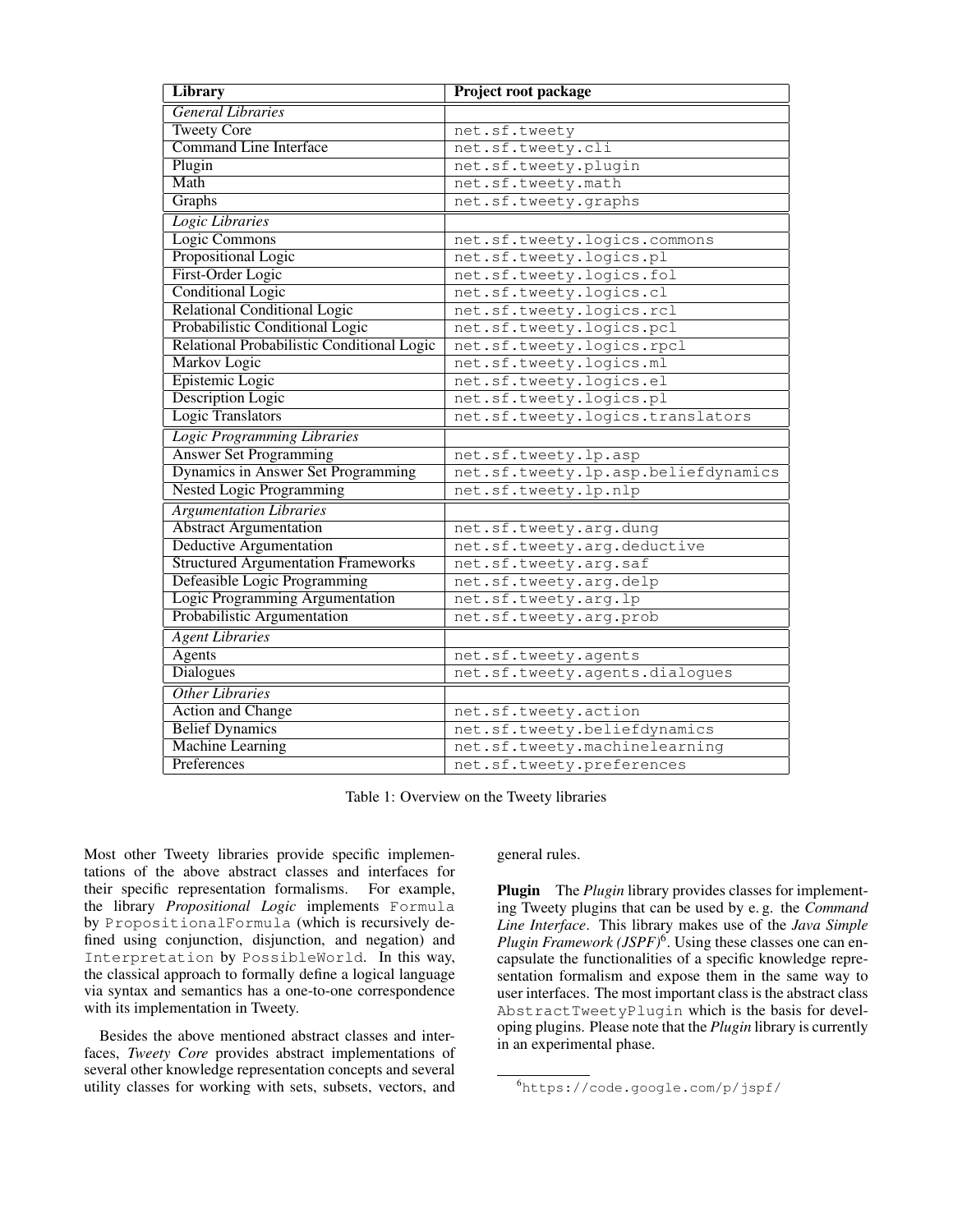Command Line Interface All Tweety libraries can be accessed programmatically in Java through their API (*Application Programming Interface*). However, for nonprogrammers this way of utilizing the libraries is not very convenient. Using the *Plugin* library the *Command Line Interface* library provides a general command line interface for many Tweety libraries. Every library can expose its functionality through a Tweety plugin that can be plugged into the command line interface and accessed in a uniform way. Please note that the *Command Line Interface* library is currently in an experimental phase.

Math Many algorithms for knowledge representation and reasoning are based on mathematical methods such as optimization techniques. The *Math* library encapas optimization techniques. sulates those mathematical methods and exposes them through simple interfaces to other libraries for realizing these algorithms. At the core, the *Math* library contains classes for representing mathematical terms (such as Constant, Variable, Product, Logarithm) and statements (such as Equation). Using these constructs one can represent e. g. constraint satisfaction problems (ConstraintSatisfactionProblem) and optimization problems (OptimizationProblem). Through the Solver interface the *Math* library provides bridges to several third-party solvers such as the *ApacheCommons* Simplex-algorithm<sup>7</sup>, the *OpenOpt* solvers<sup>8</sup>, or Choco<sup>9</sup>.

Graphs The *Graphs* library contains a simple graph implementation with utility functions as it can be used e. g. to represent abstract argumentation frameworks (see *Abstract Argumentation* library).

# Logic Libraries

The *Tweety Logic* libraries (located under the package net.sf.tweety.logics) provide implementations for various knowledge representation formalisms based on classical logics (propositional logic and first-order logic) and non-classical logics such as conditional logic, probabilistic logics, epistemic logics, or description logic. Each library follows a strict approach in defining the formalism by implementing the abstract classes and interfaces Formula, BeliefBase, Interpretation,. . . from the *Tweety Core* library. Each library contains a sub-package syntax which contains the elements to construct formulas of the formalism and a sub-package semantics which contains elements for realizing the semantics of the formalism. Besides these two common sub-packages many libraries also contain parsers for reading formulas from file and reasoner that implement a specific reasoning approach.

Logic Commons The *Logic Commons* library contains abstract classes and interfaces which further refine the general Formula interface from the *Tweety Core* library. Among these refinements are several concepts that are shared among a great number of knowledge representation formalism such as Predicate, Variable or Atom.

Propositional Logic The *Propositional Logic* library provides an implementation of classical propositional logic. Propositional formulas can be constructed using e. g. classes Conjunction or Disjunction and propositional formulas can be put into a knowledge base of type PlBeliefSet. Currently, the *Propositional Logic* library supports two different reasoners. The first is a simple brute force approach that directly follows the definition of classical entailment, i. e. in order to prove a given propositional formula wrt. a given set of propositional formulas all possible worlds are enumerated and tested. Obviously, this reasoner only works for small examples but is useful when one is interested in all models of a knowledge base. The second supported reasoner incorporates the Sat $4$ j reasoner<sup>10</sup>. Other SAT-solvers can be added in a straightforward way.

First-Order Logic This library contains an implementation of first-order logic as a knowledge representation formalism. Both the *Propositional Logic* library and the *First-Order Logic* library are used by many other libraries of knowledge representation formalisms.

Conditional Logic The *Conditional Logic* library extends the *Propositional Logic* library by *conditionals*, i. e. nonclassical rules of the form  $(B \mid A)$  ("A usually implies B"), cf. (Nute and Cross 2002). In the literature, several different semantics and reasoning approaches for conditional logics have been proposed and this library can be used to easily compare their reasoning behavior. Currently, the *Conditional Logic* library implements interpretations in the form of ranking functions (Spohn 1988) and conditional structures (Kern-Isberner 2001), and provides reasoner based on z-ranking (Goldszmidt and Pearl 1996) and c-representations (Kern-Isberner 2001).

Relational Conditional Logic Similar to the *Conditional Logic* library the *Relational Conditional Logic* extends the *First-Order Logic* libraries with relational conditionals (i. e. conditionals that may contain first-order formulas), cf. (Delgrande 1998; Kern-Isberner and Thimm 2012). Currently, this library contains an implementation of the relational c-representation reasoning approach of (Kern-Isberner and Thimm 2012).

Probabilistic Conditional Logic This library further extends the *Conditional Logic* library by extending conditionals to *probabilistic conditionals* of the form  $(B \mid A)[p]$  ("A usually implies B with probability  $p$ "), cf. (Rödder 2000). Besides a naive implementation of probabilistic reasoning based on the principle of maximum entropy (Paris 1994) this library also contains several classes for analyzing and repairing inconsistent sets of probabilistic conditionals, cf. (Thimm 2011; 2013b). We will discuss this package in more detail in Section 4.

Relational Probabilistic Conditional Logic By combining both the *Relational Conditional Logic* and *Probabilistic Conditional Logic* libraries the *Relational Probabilistic Conditional Logic* library introduces relational conditionals

<sup>7</sup>http://commons.apache.org/math

<sup>8</sup>http://openopt.org

<sup>9</sup>http://www.emn.fr/z-info/choco-solver/

<sup>10</sup>http://www.sat4j.org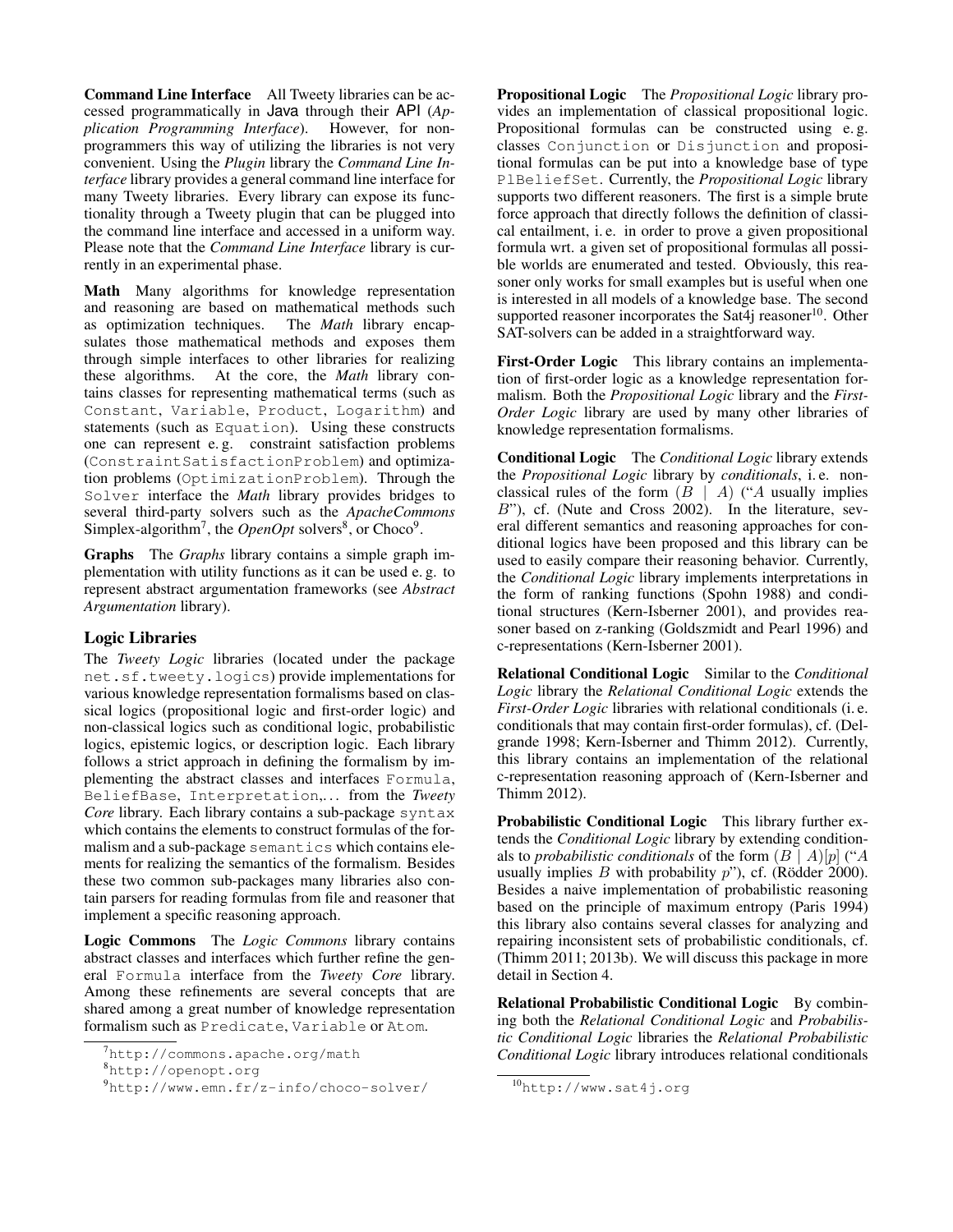with probabilities, cf. (Kern-Isberner and Thimm 2010). It implements both the *averaging* and *aggregating* semantics from (Kern-Isberner and Thimm 2010) and also allows for lifted inference as proposed in (Thimm 2011).

Markov Logic This library builds on the *First-Order Logic* library to implement *Markov Logic*, an extension of first-order logic with weights to allow for probabilistic reasoning, cf. (Richardson and Domingos 2006). It provides several propriety sampling-based reasoner and a bridge to the Alchemy reasoner<sup>11</sup>.

Epistemic Logic This library extends the *Propositional Logic* library with modal operators for epistemic logic and its semantics with accessibility relations and Kripke models. Please note that the *Epistemic Logic* library is currently in an experimental phase.

Description Logic The *Description Logic* library provides a general description logic implementation (Baader et al. 2003) based on the *First-Order Logic* library. Please note that the *Description Logic* library is currently in an experimental phase.

Logic Translators This library provides the abstract class Translator that provides basic functionalities to implement translators between different knowledge representation formalisms. Currently, the *Logic Translators* library contains translators between first-order logic and answer set programming, between nested logic programming and answer set programming, and between propositional logic and first-order logic.

# Logic Programming Libraries

The *Logic Programming* libraries (located under the package net.sf.tweety.lp) provide implementations of knowledge representation formalisms based on logic programming.

Answer Set Programming The *Answer Set Programming* library provides classes for representing extended logic programs (Gelfond and Leone 2002). Answer set programs are logic programs of the form  $A \leftarrow B_1, \ldots, B_m$  with first-order literals  $A, B_1, \ldots, B_m$  where the body literals  $B_1, \ldots, B_m$  may also have a default negation not. This library provides bridges to several established solvers such as  $DLV^{12}$ , DLV Complex<sup>13</sup>, and Clingo<sup>14</sup>.

Dynamics in Answer Set Programming This library extends the *Answer Set Programming* library by introducing revision and update approaches. The library contains implementations of the approaches introduced in (Krümpelmann and Kern-Isberner 2012; Delgrande, Schaub, and Tompits 2007) and also revision approaches based on argumentation.

Nested Logic Programming This library contains an implementation of nested logic programs which allow for complex first-order formulas to appear in logic programming rules (Lifschitz, Tang, and Turner 1999).

### Argumentation Libraries

The argumentation libraries (located under the package net.sf.tweety.arg) are one of the most mature libraries of Tweety and contain a wide variety of implementations of different approaches to computational argumentation.

Abstract Argumentation This library implements abstract argumentation as proposed in (Dung 1995). An abstract argumentation framework is a directed graph  $(A, Att)$ where  $A$  is interpreted as a set of arguments and an edge  $(A, A') \in Att$  is an attack of A on A'. The library provides implementations of the mostly used semantics and their corresponding reasoner, both in terms of extensions (an extension is a set of arguments that is regarded as accepted by a semantics) and labelings (a labeling is a function with a three-valued truth assignment to each argument). Several utility classes for generating random argumentation frameworks complement this library.

Deductive Argumentation The *Deductive Argumentation* library provides an implementation of the approach proposed in (Besnard and Hunter 2001). In deductive argumentation, an argument is composed of a set of propositional formulas that derive the claim of the argument. Attack between arguments is derived from classical unsatisfiability.

Structured Argumentation Frameworks This library implements the approach of structured argumentation frameworks as proposed in (Thimm and Garcia 2010). In structured argumentation frameworks arguments are composed of subarguments and a conclusion.

Defeasible Logic Programming This library provides an implementation of Defeasible Logic Programming (DeLP) (Garcia and Simari 2004). In DeLP knowledge bases contain strict and defeasible rules and facts, similar to knowledge representation formalisms for logic programming. Defeasible rules can be collected in arguments and compared by generalized specificity (Stolzenburg et al. 2003).

Logic Programming Argumentation This library provides an implementation of the argumentation approach of (Schweimeier and Schroeder 2003) which is also based on logic programming techniques.

Probabilistic Argumentation The *Probabilistic Argumentation* library extends the *Abstract Argumentation* library with non-classical semantics based on probabilistic assessments (Thimm 2012).

### Agent Libraries

The agent libraries (located under the package net.sf.tweety.agents) provide a framework for analyzing and simulating interactions between agents.

<sup>11</sup>http://alchemy.cs.washington.edu

<sup>12</sup>http://www.dlvsystem.com

<sup>13</sup>https://www.mat.unical.it/dlv-complex

<sup>14</sup>http://potassco.sourceforge.net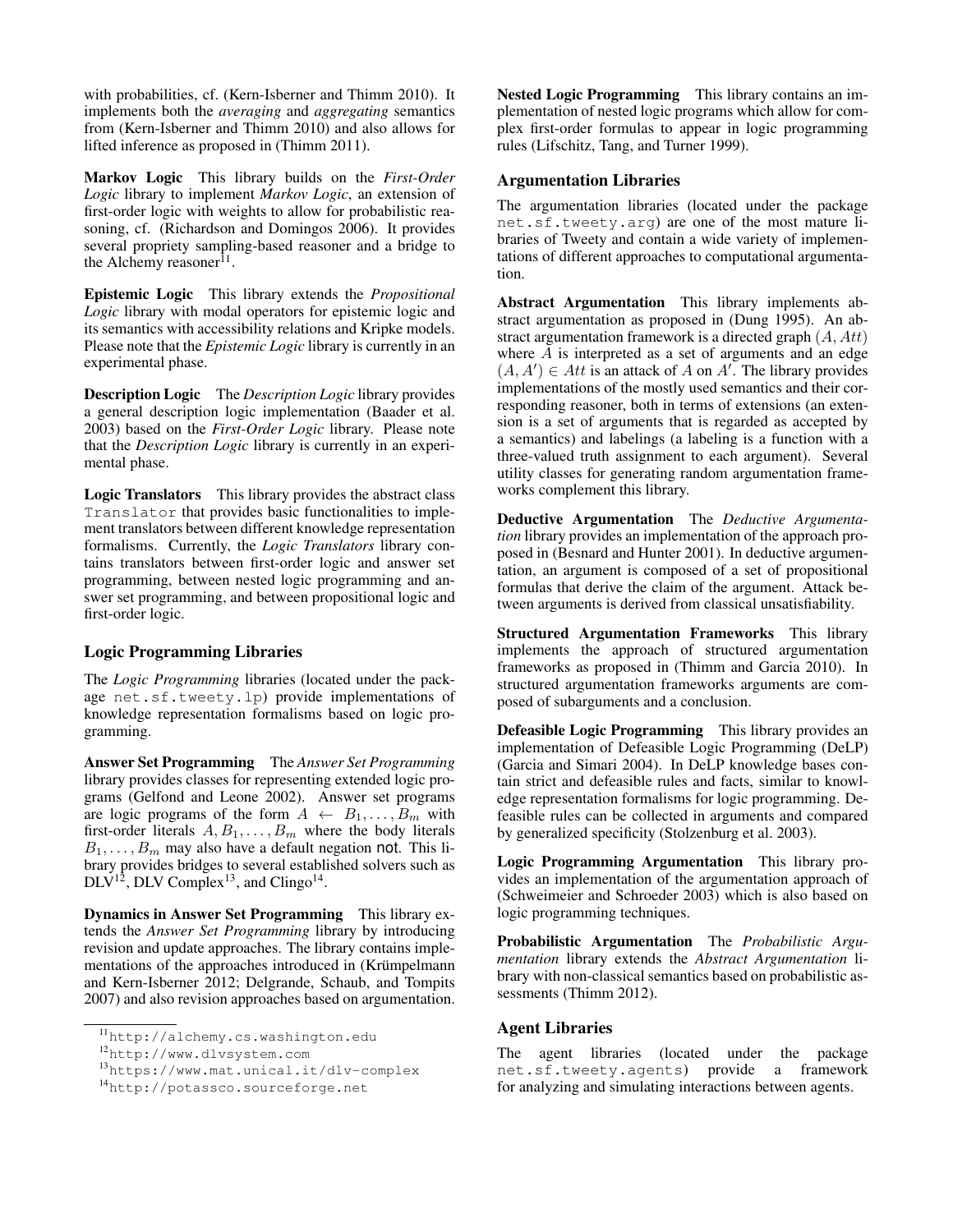Agents This general library contains an abstract formalization of agents and multi-agent systems. Classes such as Agent, Environment, MultiAgentSystem, and Protocol can be used to set up and simulate a system of agents within an environment. This library has a specific focus on the simulation aspect and provides classes such as MultiAgentSystemGenerator and GameSimulator that allow the automatic generation of test scenarios and their evaluation.

Dialogues The library *Dialogues* extends the *Agents* library with the capability of simulating dialogues between agents, as they are investigated in the context of argumentation in multi-agent systems (Karunatillake et al. 2009). It also provides an implementation of agents with an opponent model as proposed in (Rienstra, Thimm, and Oren 2013). We will discuss this package in more detail in Section 4.

### Other Libraries

The above discussed libraries constitute the core of Tweety by providing implementations of several knowledge representation formalisms. This collection is complemented by some further libraries that relate either to topics that do not strictly belong to the field of knowledge representation (such as the *Machine Learning* library) or can be applied across several different knowledge representation formalisms (such as the *Belief Dynamics* library.

Action and Change The *Action and Change* library implements several action languages and their dynamics from (Gelfond and Lifschitz 1998).

Belief Dynamics This library provides a general implementation for various approaches to belief (base) revision and update (Hansson 2001). It provides interfaces and several implementations of many concepts used in belief dynamics such as BaseRevisionOperator, BaseContractionOperator, IncisionFunction, and LeviBaseRevisionOperator. Those classes are defined in such a general way that they can be used not only to implement belief dynamics for propositional logic but also for other knowledge representation formalisms implementing the corresponding Tweety interfaces. This library contains also specific revision approaches such as selective revision (Ferme and Hansson ´ 1999) and argumentative selective revision (Krümpelmann et al. 2011).

Machine Learning The *Machine Learning* library provides several abstract concepts that can be used in a machine learning context such as Observation, Classifier, and CrossValidator. It contains also an implementation of support vector machines utilizing LIBSVM<sup>15</sup>.

Preferences This library contains classes for representing preference orders and approaches for aggregating them (Walsh 2007). It also contains an implementation of the dynamic preference aggregation approach proposed in (Thimm 2013a).

# 4 Case Studies and Evaluation

In this section we discuss two case studies that make use of Tweety as a platform for experimentation and empirical evaluation. The first case study is on inconsistency handling for probabilistic logics (Thimm 2011; 2013b) while the second study is on strategic argumentation in multi-agent systems (Thimm and Garcia 2010; Rienstra, Thimm, and Oren 2013).

### Inconsistency Handling for Probabilistic Logics

In order to motivate the work described in this section we give a brief introduction into probabilistic conditional logic and its inconsistency measures, cf. (Thimm 2011; 2013b).

For propositional formulas  $\phi$ ,  $\psi$  and a real-value  $p \in [0, 1]$ we call  $(\phi | \psi)[p]$  a *probabilistic conditional*. A probabilistic conditional  $(\phi | \psi)[p]$  represents a specific form of defeasible rule and has the intuitive meaning "if  $\psi$  is true then  $\phi$  is true with probability p". A (probabilistic conditional) *knowledge base* K is a set of probabilistic conditionals. Semantics are given to probabilistic conditionals by probability functions  $P : \Omega \to [0, 1]$  with  $\Omega$  being the set of interpretations (possible worlds) of the underlying propositional logic<sup>16</sup>. A probability function P *satisfies* a conditional  $(\phi | \psi)[p]$  if and only if  $P(\phi \land \psi) = pP(\psi)$ (the probability of a formula is defined to be the sum of the probabilities of all possible worlds satisfying it). Note that this follows the definition of conditional probability  $(P(\phi | \psi) = P(\phi \wedge \phi)/P(\psi) = p)$  as long as  $P(\psi) \neq 0$ . In order to avoid a case differentiation for  $P(\psi) = 0$  we use the above definition, cf. (Paris 1994). A probability function P satisfies a knowledge base  $K$  if and only if it satisfies all its probabilistic conditionals. A knowledge base is consistent if such a probability function exists.

**Example 1** *Consider*  $\mathcal{K} = \{(f | b) [0.9], (b | p) [1],$  $(f | p) [0.01]$ } with the intuitive meaning that birds (b) *usually (with probability* 0.9*) fly (*f*), that penguins (*p*) are always birds, and that penguins usually do not fly (only with probability* 0.01*). The knowledge base* K *is consistent as a probability function satisfying it can easily be constructed, cf. (Thimm 2013b). Note that e. g. the knowledge base*  $\mathcal{K} = \{(x | y) [0.9], (y | T) [0.9], (x | T) [0.2]\}\$ is inconsistent  $(T$  *is a logical tautology): bonsidering just the conditionals*  $(x | y)$ [0.9] *and*  $(y | T)$ [0.9] *we obtain that* x *has to be at the least probability* 0.81 *which is inconsistent with stating that* x *has probability* 0.2*.*

In order to deal with inconsistent knowledge bases the work (Thimm 2013b) proposes inconsistency measures as a tool for analyzing inconsistencies. An inconsistency measure is a function  $\mathcal I$  that takes a knowledge base  $\mathcal K$  and computes an inconsistency value  $\mathcal{I}(\mathcal{K}) \in [0, \infty)$  with the intuitive meaning that a larger value indicates a more severe inconsistency (and  $\mathcal{I}(\mathcal{K}) = 0$  means that K is consistent). See (Thimm 2013b) for more details, some rationality postulates on inconsistency measurement, and specific approaches.

<sup>15</sup>http://www.csie.ntu.edu.tw/˜cjlin/libsvm/

<sup>16</sup>We assume that the set of propositions is finite and so is the set of possible worlds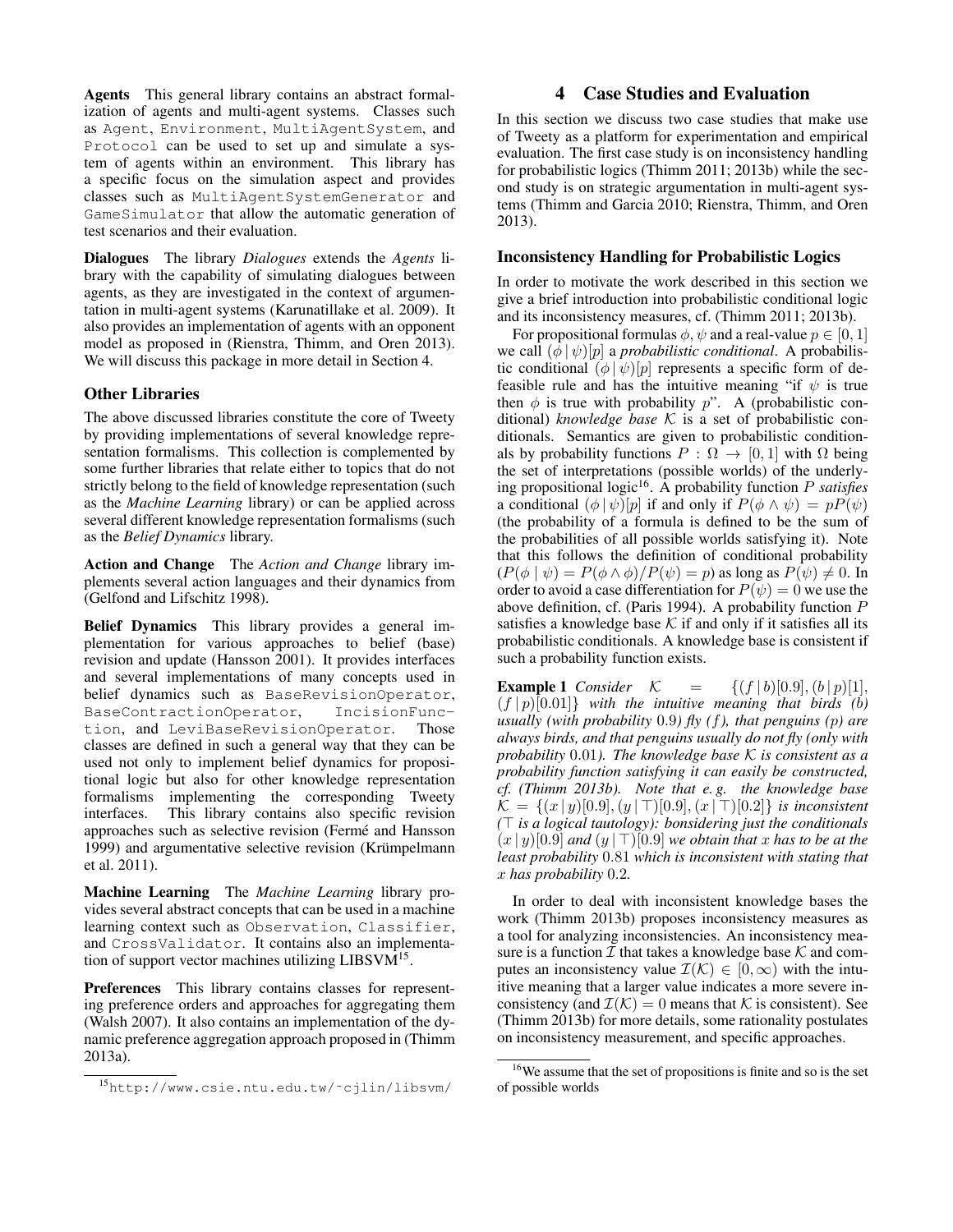The inconsistency measurement framework has been implemented in the *Probabilistic Conditional Logic* library of Tweety (sub-package net.sf.tweety.logics.pcl.analysis). However, as inconsistency measurement is a broader topic that can also be used in other knowledge representation formalisms such as classical logics (Grant and Hunter 2006), the concept *inconsistency measure* is already implemented in the *Tweety Core* library as a very general interface (only an excerpt is shown):

```
public interface InconsistencyMeasure
              \langleT extends BeliefBase> {
  public Double inconsistencyMeasure
                            (T \text{ beliefBase});
}
```
The interface above is parametrized by the specific type of belief base using Java Generics. All types of belief bases used within Tweety, such as propositional belief sets (PlBeliefSet) or probabilistic conditional knowledge bases (PclBeliefSet), are derived from BeliefBase. The package net.sf.tweety.logics.pcl.analysis provides several implementations of the above interface such as

```
public class MiInconsistencyMeasure
    implements InconsistencyMeasure
    \langlePclBeliefSet > {
  @Override
  public Double inconsistencyMeasure
    (PclBeliefSet beliefSet) {
       P c l D e f a u l t C on s i s t e n c y T e s t e r
           consistencyTester =new PclDefaultConsistencyTester();
       return new Double (consistency Tester.
           minimalInconsistentSubsets (
           b e lief S e t ). size () ;
  }
}
```
which is an implementation of the MI-inconsistency measure (Grant and Hunter 2006) for probabilistic conditional logic. It takes the number of minimal inconsistent subsets of a knowledge as an assessment of its inconsistency. Another example, the sessment of its inconsistency. DistanceMinimizationInconsistencyMeasure, also makes use of the *Math* library. This measure assesses the grade of inconsistency by measuring how much the probabilities of the conditionals have to be modified in order to obtain a consistent knowledge base, cf. (Thimm 2013b). This problem is solved by optimization techniques that can be found in the *Math* library.

For probabilistic conditional logic, determining whether a knowledge base is inconsistent are assessing its inconsistency value is not easily done by hand. Using the implementations of various inconsistency measures in Tweety, we were able to compute and compare inconsistency values for various knowledge bases, cf. (Thimm 2011). Furthermore, as the interfaces and abstract classes provided by Tweety are very general and force the programmer to work as abstract as possible, even the implementation of such specific concepts

such as inconsistency measures yield very generally applicable classes that are easily adapted to other approaches.

# Strategic Argumentation

Our second case study is about strategic argumentation in multi-agent systems. In the works (Thimm and Garcia 2010; Rienstra, Thimm, and Oren 2013) we investigated systems of agents that are engaged in dialogues and aim at resolving contradiction by exchange of arguments. We give a brief introduction into the topic now, but simplify the formalization for the sake of readability.

We consider two agents PRO (proponent) and OPP (opponent) engaged in a dialogue about a specific argument A (we use the terminology of abstract argumentation frameworks as mentioned earlier). The proponent has the goal to establish that  $A$  is acceptable and the opponent has the goal to establish that  $A$  is not acceptable. Both agents have only access to a subset of all available arguments and are, in general, ignorant or uncertain about the arguments the other agent has access to. Both agents take turn in forwarding a set of arguments. In (Rienstra, Thimm, and Oren 2013) several different belief states with *opponent models* were proposed and discussed that help an agent to act strategically in these kinds of dialogues. The first type  $T_1$  of belief state is a tuple  $(B, E)$  where B is the set of arguments a particular agent (either PRO or OPP) has access to, and  $E$  is the opponent model which is itself a belief state of type  $T_1$ <sup>17</sup>. This type of belief state therefore models what an agent thinks another agent beliefs, etc.. The second  $T_2$  and third  $T_3$  types of belief state extend the first type by introducing uncertainty on the set of arguments believed by the other agent and uncertainty about the arguments themselves. The second type of belief state  $T_2$  is a tuple  $(B, P)$  where B is again the set of arguments a particular agent has access to and  $P$  is a probability distribution over some set  $\{K_1, \ldots, K_n\}$  where each  $K_i$  (i = 1, ..., n) is again a belief state of type  $T_2$ . For a formalization of the belief state of type  $T_3$  see (Rienstra, Thimm, and Oren 2013). In (Rienstra, Thimm, and Oren 2013) it has been analytically shown that the expressiveness of the three models is increasing from  $T_1$  to  $T_3$ . However, in order to understand the differences between the three models examples have to be created and computed with different belief states. In the setting of strategic argumentation, this is a hard task to do by hand. In a system with at least two agents where both agents are equipped with a non-trivial belief state that changes with every action, running through a complete example by hand is a tedious task.

The complete setting of (Rienstra, Thimm, and Oren 2013) has been implemented in the *Dialogues* library which makes heavy use of the general agent classes from the *Agents* library and, of course, the knowledge representation formalism from the *Abstract Argumentation* library. The central class of the implementation is the ArguingAgent class (we only show an excerpt):

public class ArguingAgent extends Agent { private BeliefState beliefState;

<sup>&</sup>lt;sup>17</sup>Note that this model has originally been proposed in (Oren and Norman 2010)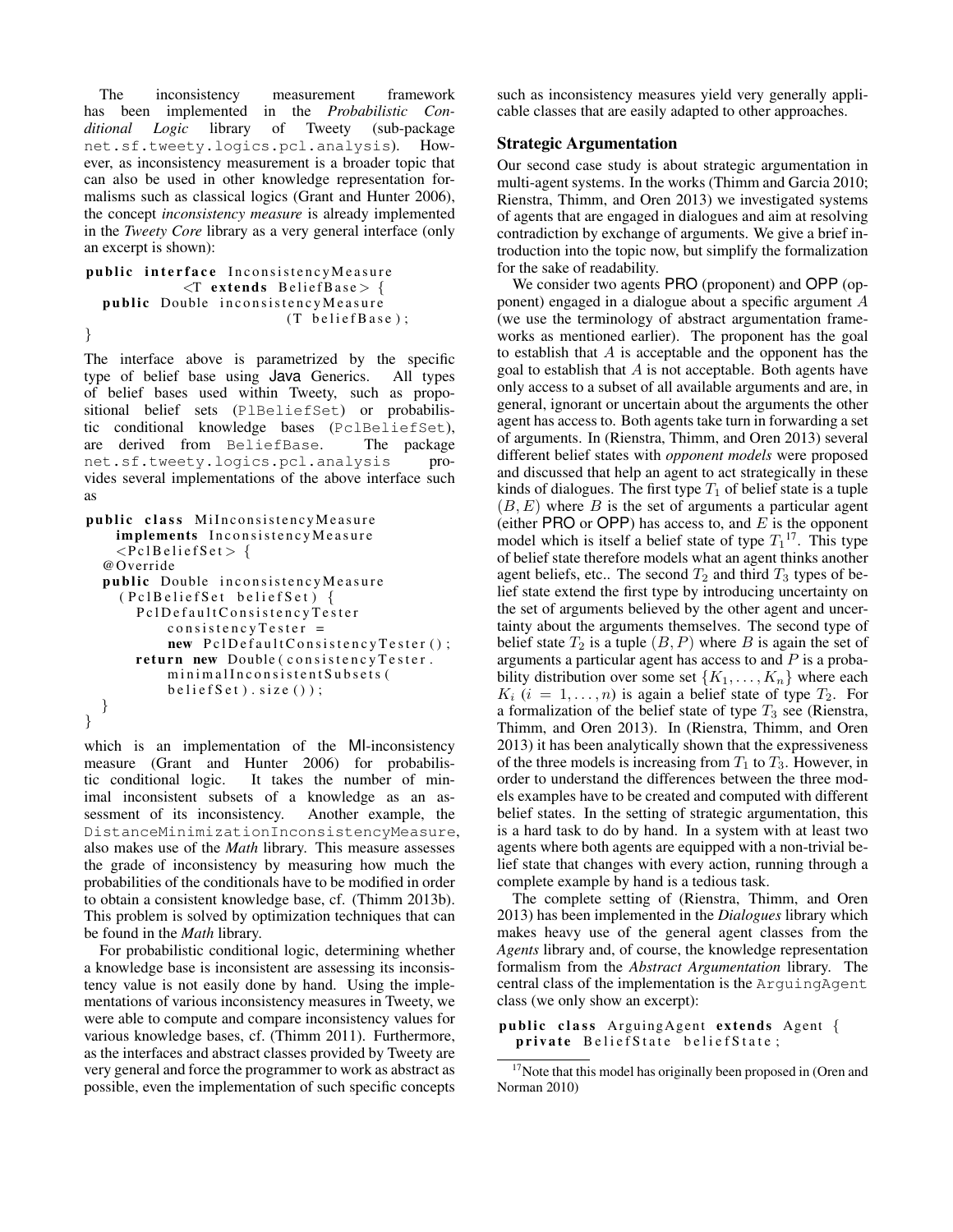#### private AgentFaction faction;

```
@Override
  public Executable next (Collection \langle?
      extends Perceivable > percepts) {
    \frac{1}{\sqrt{2}} [env = the environment object]
    this. beliefState.update(env.
         get DialogueTrace();
    return this. belief State. move (env);
  }
}
```
The central attributes of an arguing agent are its belief state and its faction (e. g. either PRO or OPP). The method next(...) (derived from the super-class Agent) determines the agent's behavior on receiving some perception from the environment and returns some action (of type Executable). Here, the agent first updates its belief state with the current dialogue trace (a sequence of sets of arguments advanced so far) and then returns its own move (a set of arguments). The three different belief state types have been implemented in the classes T1BeliefState, T2BeliefState, and T3BeliefState. Arguing agents are organized in a GroundedGameSystem which is of type MultiAgentSystem<ArguingAgent> and models an argumentation dialogue ("grounded" refers to the grounded semantics used for this type of game). On top of this implementation of the actual dialogue system a simulation framework was implemented that allows the (random) generation of the above multi-agent systems and measures the performance of the individual agents over a series of runs. The central class for the simulation framework is the GroundedGameGenerator which implements the interface MultiAgentSystemGenerator and is able to generate (random) multi-agent systems of arguing agents.

In (Rienstra, Thimm, and Oren 2013), for evaluating performance we generated a random abstract argumentation theory with 10 arguments, ensuring that the argument under consideration is in its grounded extension, i. e. under perfect information the proponent should win the dialogue. However, from these 10 arguments only 50 % are known by the proponent but  $90\%$  by the opponent. We used a proponent without opponent model and generated an belief state of type  $T_3$  for the opponent. From this  $T_3$  belief state we derived  $T_2$ and  $T_1$  belief states by ignoring the added expressivity. For each belief state we simulated a dialogue against the same opponent and counted the number of wins. We repeated the experiment 5000 times, Figure 1 shows our results, cf. (Rienstra, Thimm, and Oren 2013). There, it can be seen that increasing the complexity of the belief state yields better overall performance (thus confirming the analytical evaluation). However, this empirical evaluation sheds also more light on the importance of the added expressivity for strategic argumentation. While  $T_2$  is significantly better that  $T_1$ , the difference between  $T_3$  and  $T_2$  is nearly marginal. These kinds of nuances are very difficult to discover when considering only analytical evaluation.



Figure 1: Average performance of  $T_1$ ,  $T_2$ , and  $T_3$  belief state models after 5000 simulation runs ((with Binomial proportion confidence intervals)

### 5 Summary and Future Work Java in the *Tweety for artificial intelligence*1. Our AF

In this paper we presented Tweety, a comprehensive collection of Java libraries for logical aspects of artificial intelligence and knowledge representation. We gave an overview on the technical aspects and provided details on its individual packages. Finally, we presented two case studies that make use of Tweety as a framework for experimentation and empirical evaluation.

Tweety is an open source project<sup>18,19</sup> and can therefore be used and extended by everyone. In particular, instantiating the abstract Tweety classes for a particular formalism is simple. Although Tweety is implemented in a object-oriented programming language it follows a strict declarative formal way to define concepts from theoretical knowledge repre- $\frac{1}{2}$  removing the virtual argu-

Current and future work on Tweety is mainly concerned Eurient and future work on Tweety is manny concerned<br>with extending the general infrastructure and improving uswith extending the general infrastructure and improving us-<br>ability. In particular, current work is about implementation  $b_0$  state state we simulated a dialogue against the same opposite the same of  $b_0$ of the plugin architecture for all libraries, a command line interface, and a web front-end. The ultimate goal there is to have several standardized user interfaces that are apt to work with any kind of knowledge representation mechanism and thus remove the burden of designing and implementing user states is larger than between uncertain and extended belief between the performances of the simple and uncertain belief interfaces from the researcher.

#### $\Lambda$  elements used amonts Acknowledgments  $300 < \alpha$  of all arguments in this experiment for all arguments in this experiment) and is different for all arguments in the second for all arguments in the second for all arguments in the second for all arguments in the

Iwesty is being colleboratively developed by several Tweety is being collaboratively developed by several<br>contributors Thanks so to Sebestian Homeon. Time 7 Thomas Vengels, Bastian Wolf. contributors. Thanks go to Sebastian Homann, Tim Janus, Patrick Krümpelmann, Tjitze Rienstra, Stefan Tittel,

 $\frac{18}{\text{http://www.mthimm.de/projects/tweety/}}$ 

<sup>&</sup>lt;sup>19</sup>The source code of Tweety is hosted at SourceForge: http: http://tweety.svn.sourceforge.net.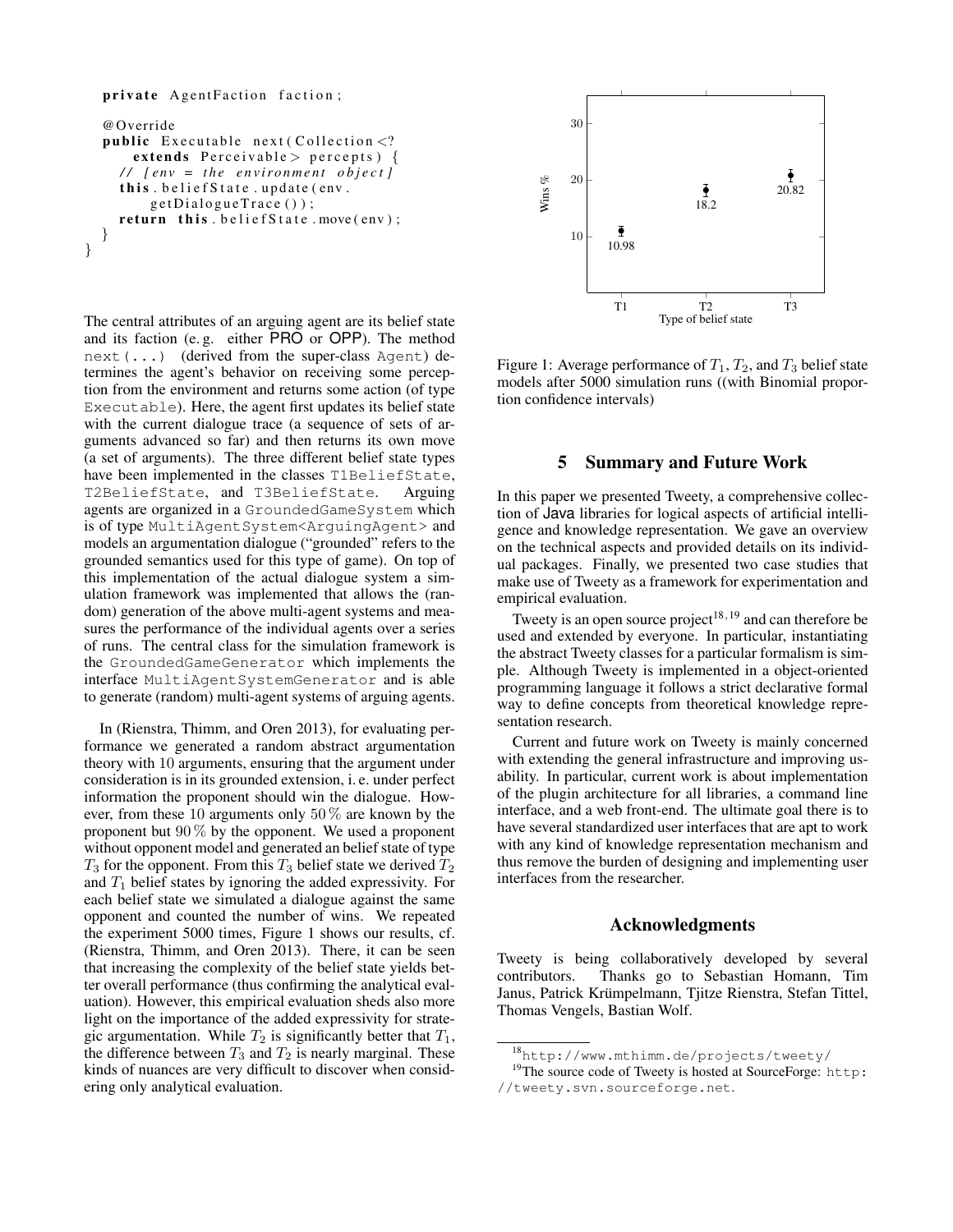# References

Antoniou, G., and van Harmelen, F. 2004. *A Semantic Web Primer*. Cambridge, MA, USA: MIT Press.

Baader, F.; Calvanese, D.; McGuinness, D. L.; Nardi, D.; and Patel-Schneider, P. F., eds. 2003. *The Description Logic Handbook: Theory, Implementation, and Applications*. New York, NY, USA: Cambridge University Press.

Besnard, P., and Hunter, A. 2001. A logic-based theory of deductive arguments. *Artificial Intelligence* 128(1-2):203– 235.

Brachman, R. J., and Levesque, H. J. 2004. *Knowledge Representation and Reasoning*. The Morgan Kaufmann Series in Artificial Intelligence. Morgan Kaufmann Publishers.

Delgrande, J. P.; Schaub, T.; and Tompits, H. 2007. A preference-based framework for updating logic programs. In *Proceedings of the Ninth International Conference on Logic Programming and Nonmonotonic Reasoning (LPNMR'07)*.

Delgrande, J. P. 1998. On first-order conditional logics. *Artificial Intelligence* 105(1-2):105–137.

Dung, P. M. 1995. On the Acceptability of Arguments and its Fundamental Role in Nonmonotonic Reasoning, Logic Programming and n-Person Games. *Artificial Intelligence* 77(2):321–358.

Fermé, E., and Hansson, S. O. 1999. Selective revision. *Studia Logica* 63(3):331–342.

Garcia, A., and Simari, G. R. 2004. Defeasible logic programming: An argumentative approach. *Theory and Practice of Logic Programming* 4(1–2):95–138.

Gelfond, M., and Leone, N. 2002. Logic programming and knowledge representation - the a-prolog perspective. *Artificial Intelligence* 138(1-2):3–38.

Gelfond, M., and Lifschitz, V. 1998. Action languages. *Electronic Transactions on AI* 2:193–210.

Goldszmidt, M., and Pearl, J. 1996. Qualitative probabilities for default reasoning, belief revision, and causal modeling. *Artificial Intelligence* 84:57–112.

Grant, J., and Hunter, A. 2006. Measuring inconsistency in knowledgebases. *Journal of Intelligent Information Systems* 27:159–184.

Hansson, S. O. 2001. *A Textbook of Belief Dynamics*. Norwell, MA, USA: Kluwer Academic Publishers.

Karunatillake, N. C.; Jennings, N. R.; Rahwan, I.; and McBurney, P. 2009. Dialogue games that agents play within a society. *Artificial Intelligence* 173(9-10):935–981.

Kern-Isberner, G., and Thimm, M. 2010. Novel semantical approaches to relational probabilistic conditionals. In Lin, F.; Sattler, U.; and Truszczyński, M., eds., Proceed*ings of the Twelfth International Conference on the Principles of Knowledge Representation and Reasoning (KR'10)*, 382–392. AAAI Press.

Kern-Isberner, G., and Thimm, M. 2012. A ranking semantics for first-order conditionals. In *Proceedings of the 20th European Conference on Artificial Intelligence (ECAI'12)*.

Kern-Isberner, G. 2001. *Conditionals in Nonmonotonic Reasoning and Belief Revision*. Number 2087 in Lecture Notes in Computer Science. Springer-Verlag.

Krümpelmann, P., and Kern-Isberner, G. 2012. Belief base change operations for answer set programming. In Cerro, L. F.; Herzig, A.; and Mengin, J., eds., *Proceedings of the 13th European conference on Logics in Artificial Intelligence (JELIA'12)*, 294–306. Springer.

Krümpelmann, P.; Thimm, M.; Falappa, M. A.; Garcia, A. J.; Kern-Isberner, G.; and Simari, G. R. 2011. Selective revision by deductive argumentation. In Modgil, S.; Oren, N.; and Toni, F., eds., *Theory and Applications of Formal Argumentation, Proceedings of the First International Workshop (TAFA'11, revised selected papers)*, volume 7132 of *Lecture Notes in Artificial Intelligence*, 147–162. Springer.

Lifschitz, V.; Tang, L. R.; and Turner, H. 1999. Nested expressions in logic programs. *Annals of Mathematics and Artificial Intelligence* 25:369–389.

McCabe, T. J. 1976. A complexity measure. *IEEE Transactions on Software Engineering* 308–320.

Nute, D., and Cross, C. 2002. Conditional logic. In Gabbay, D., and Guenther, F., eds., *Handbook of Philosophical Logic*, volume 4. Kluwer Academic Publishers, second edition edition. 1–98.

Oren, N., and Norman, T. J. 2010. Arguing using opponent models. In *Proceedings of the 6th international conference on Argumentation in Multi-Agent Systems*, ArgMAS'09, 160–174. Berlin, Heidelberg: Springer-Verlag.

Paris, J. B. 1994. *The Uncertain Reasoner's Companion – A Mathematical Perspective*. Cambridge University Press.

Richardson, M., and Domingos, P. 2006. Markov logic networks. *Machine Learning* 62(1–2):107–136.

Rienstra, T.; Thimm, M.; and Oren, N. 2013. Opponent models with uncertainty for strategic argumentation. In *Proceedings of the 23rd International Joint Conference on Artificial Intelligence (IJCAI'13)*.

Rödder, W. 2000. Conditional logic and the principle of entropy. *Artificial Intelligence* 117:83–106.

Schweimeier, R., and Schroeder, M. 2003. A parameterised hierarchy of argumentation semantics for extended logic programming and its application to the well-founded semantics. *Theory and Practice of Logic Programming* 5(1– 2):207–242.

Spohn, W. 1988. Ordinal conditional functions: a dynamic theory of epistemic states. In Harper, W., and Skyrms, B., eds., *Causation in Decision, Belief Change, and Statistics*, volume 2. Kluwer Academic Publishers. 105–134.

Stolzenburg, F.; Garcia, A.; Chesnevar, C. I.; and Simari, G. R. 2003. Computing generalized specificity. *Journal of Non-Classical Logics* 13(1):87–113.

Thimm, M., and Garcia, A. J. 2010. Classification and Strategical Issues of Argumentation Games on Structured Argumentation Frameworks. In van der Hoek, W.; Kaminka, G. A.; Lespérance, Y.; Luck, M.; and Sen, S., eds., *Proceedings of the Ninth International Joint Conference on*